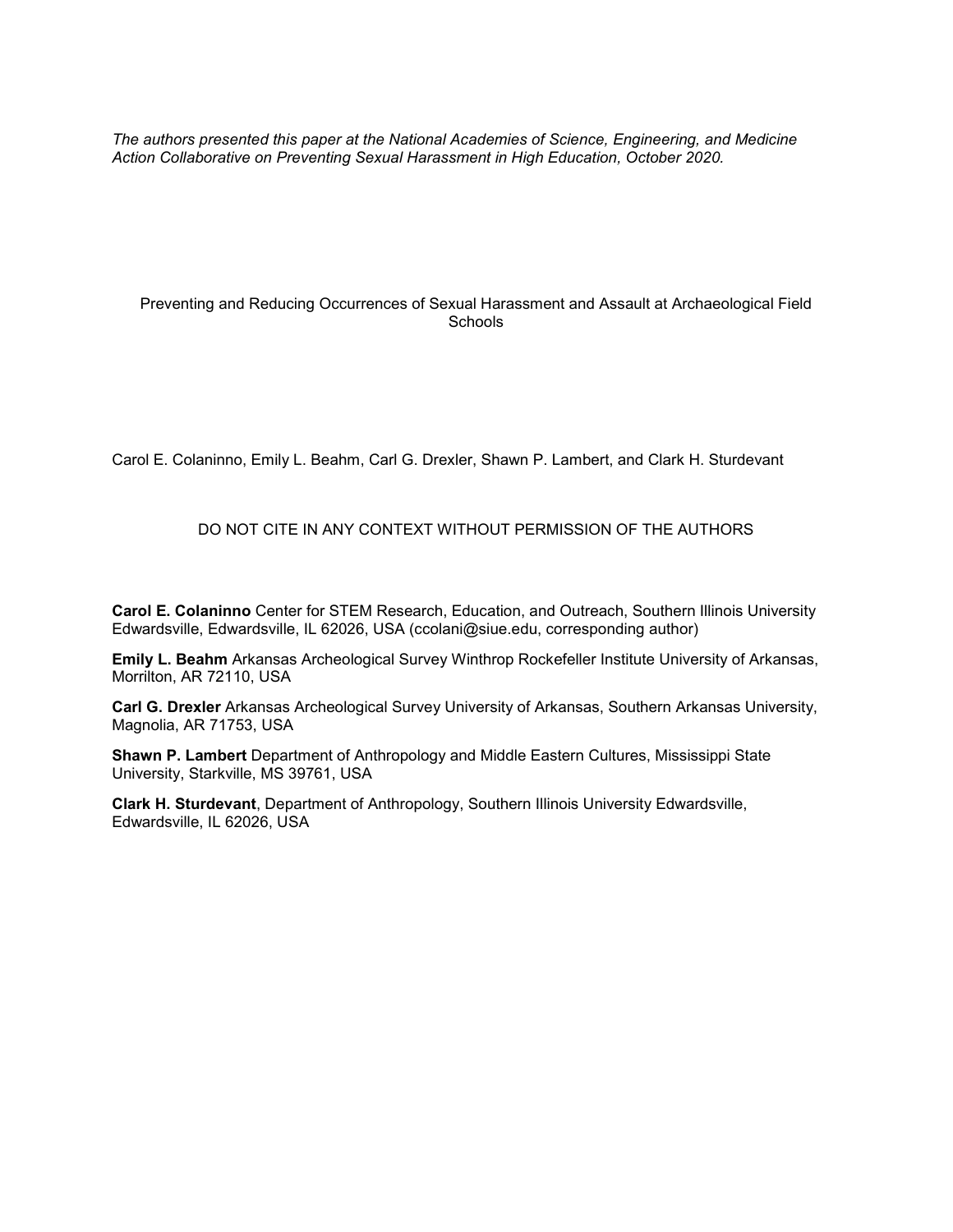Research suggests that sexual harassment and assault frequently occur during field research and students, trainees, and early career professionals are more subjected to harassing behaviors compared to mid-career and senior scientists. In archaeology, the undergraduate educational requirement of a field school—an immersive four- to eight-week field course—has put more students and trainees in situations where harassment traditionally has been unchecked. Field school sites can be remote and students may be required to live on site with fellow students, teaching assistants, and field directors in relative isolation. In 2020 our research team, with funding from the National Science Foundation, began conducting investigations to document practices that field school directors implement to reduce and prevent harassment; to understand how directors and students perceive these practices; and to reimagine mechanisms that help improve field school learning and living conditions to more fully benefit the wellbeing of students. Although we are only in the initial phase of our research, we have identified several practices that may be modified to reduce and prevent conditions that have the potential to lead to sexual harassment and assault. We discuss and review these initial findings and detail our future research plans.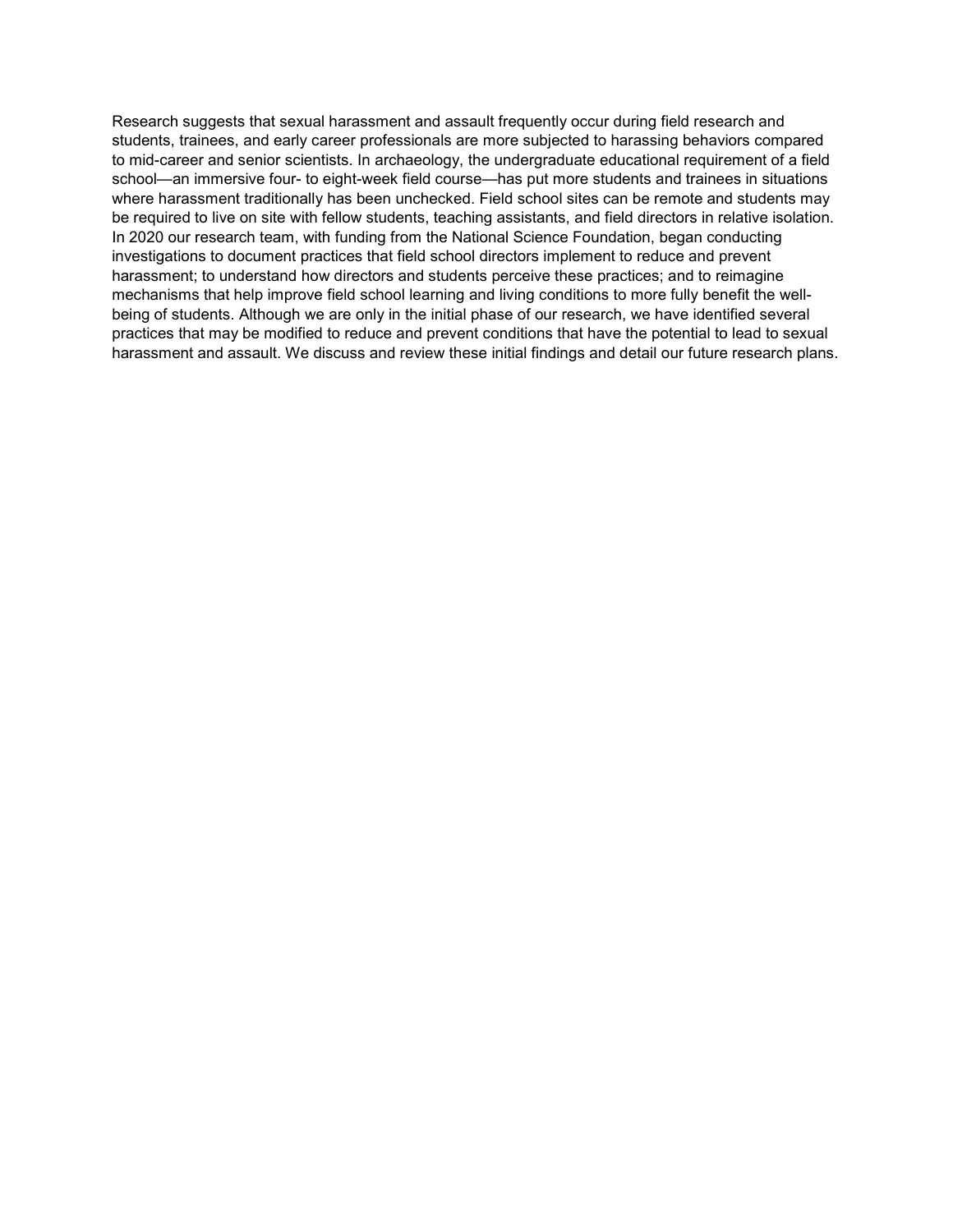### **Slide 1: Title Slide**

Thank you for joining us today. I want to acknowledge my co-authors who have been instrumental in this work: Emily Beahm, Carl Drexler, Shawn Lambert, and Clark Sturdevant. I also want to acknowledge the leadership and members of the Southeastern Archaeological Conference who have supported the work. This research is funded by the National Science Foundation and investigates evidence-based practices that can reduce and prevent sexual harassment and assault of undergraduate students participating in archaeological field learning who are enrolled in a course referred to as field school. With our research, we are explicitly focused on sexual harassment within the context of the field school. Although specifics of the field learning context my different between archaeology and other field-based research disciplines, we believe that many of the suggestions we make here may be applicable to other fields.

Research into sexual harassment and assault, particularly in the context of higher education, has focused on how women, predominately how heterosexual white women, experience harassment and assault (NASEM 2018). People of color, people of the LGBTQ+ community, people with diverse learning and physical abilities, people who are non-gender conforming, and people who identify as men may experience harassment and assault differently compared to white, heterosexual women (Berdahl and Moore 2006; Brown et al. 2017; Garvey et al. 2017; Gay-Antaki and Liverman 2018; Kalof et al. 2001; Rankin 2005; Settles et al. 2016). This research, grounded in established literature, reflects the biases of a framework constructed from the experiences of predominately white, heterosexual women. We acknowledge this bias and continually incorporate multiple voices from diverse perspectives and welcome these voices in this discussion.

Here, we present the context of this research and review the initial results of the first year of this award.

### **Slide 2: Field-based learning**

Within the context of learning, scholars recognize the positive learning outcomes that students achieve through participation in field-based research (Cartrette and Melroe-Lehrman 2012; Cooper et al. 2019; Flaherty et al. 2017; Graham et al. 2013; Jacobson et al. 2015; Mogk and Goodwin 2012; Munge et al. 2018; National Research Council 2014; Richards et al. 2012; Sheppard et al. 2010; Whitmeyer and Mogk 2009). Through these experiences, students show increases in their motivation to learn and perceptions of their abilities to succeed in their field of study. Field-based learning helps students achieve cognitive and metacognitive gains and competencies that move them from having a novice to an expert understanding.

### **Slide 3: The Context and Consequences of Sexual Harassment**

Studies also demonstrate that field experiences can come with negative consequences (Clancy et al. 2014; Hodges et al. 2020; Meyers et al. 2018; Nelson et al. 2017; Radde 2018; VanDerwarker et al. 2018). In archaeology specifically, a recent study documented high rates of sexual harassment and assault among those conducting field research (Meyers et al. 2018): Although not exclusive to field school participants, these numbers suggest that instances of sexual harassment and assault are common and that student trainees are frequently subjected to such treatment. It is clear that sexual harassment and assault may be occurring at field schools.

### **Slide 4: The Setting of Field Schools**

The educational structure of field schools varies among university programs. Generally, field schools consist of four to eight weeks of sustained field training with student working at least 8 hours each day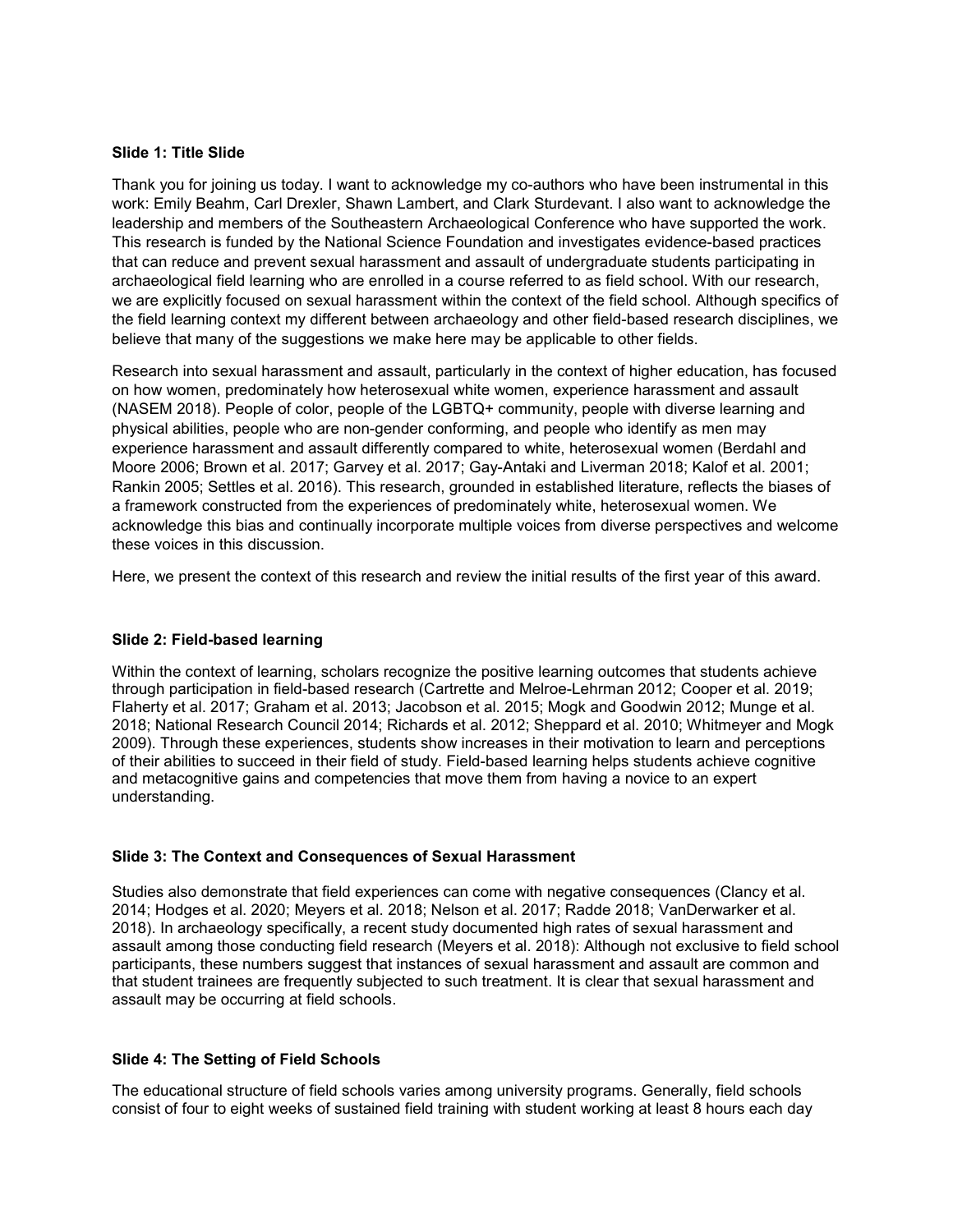over the summer semester. The location of field school instruction varies. Field schools may be in remote locations where students do not have basic amenities. Others are in urban settings. Living arrangements can be residential, with students spending the entirety of their training away from their home. Others do not require students to live at the field school. Instead, students reside in their own homes throughout the course.

Some have only a handful of student trainees, while others can have over 20 students enrolled. Historically, field schools have been taught by one or more faculty. Often, graduate students and staff aid the field director. Generally, field directors have the ultimate authority in research and instruction.

# **Slide 5: National Academies Report and Five Factors**

The *Sexual Harassment of Women: Climate, Culture, and Consequences in Academic Sciences, Engineering, and Medicine* (NASEM 2018) identified five factors that create conditions where sexual harassment is likely to occur. I've listed these factors here. All five can describe the culture, climate, and structure of many archaeological field schools, and as such, the culture, climate, and structure of field schools should be investigated and modified to create learning spaces where all students are safe from harassing behaviors (Colaninno et al. 2020).

### **Slide 6: Phase 1: Research Methods**

The research team defined our first goal as determining practices and policies, within the context of other working environments, that prevent and reduce sexual harassment and assault. We then used those practices and policies to suggest practices that may work in the field school setting. We developed and administered a 64-item survey soliciting responses using a 5-point frequency Likert scale on field directors' use of these practices at their field school. We also requested field school syllabi and other related documents to code for implemented practice. We had 65 respondents to the survey (response rate of 31.7%) and 24 field directors shared their syllabi and/or other field school documents. We focus on the syllabus document analysis.

### **Slide 7: Syllabi document analysis**

Eleven primary codes emerged when reviewing field school syllabi and other associated documents. We consolidated these down into three primary themes: 1) field school organization and expected student behavior; 2) logistics of the course; and 3) explicit policies on sexual harassment and assault. Although only one of these themes explicitly address issues of sexual harassment, all had excerpts with implications regarding power structures, students' ability to report incidents of sexual harassment, and behavioral expectations.

### **Slide 8: Field school organization and behavior**

We observed two approaches field directors take towards leadership and decision-making. Some directors organize their field schools so that power is concentrated almost exclusively with them. This is the traditional model for field school instruction and some directors continue to operate under this paradigm.

Other directors distribute the power among participating members. Their decision-making process emphasizes teamwork and shared leadership and responsibilities. These directors note that a singular leader only emerges when needed. Some directors also work with field school students and personnel to establish a set of shared guidelines and values that steer behavior.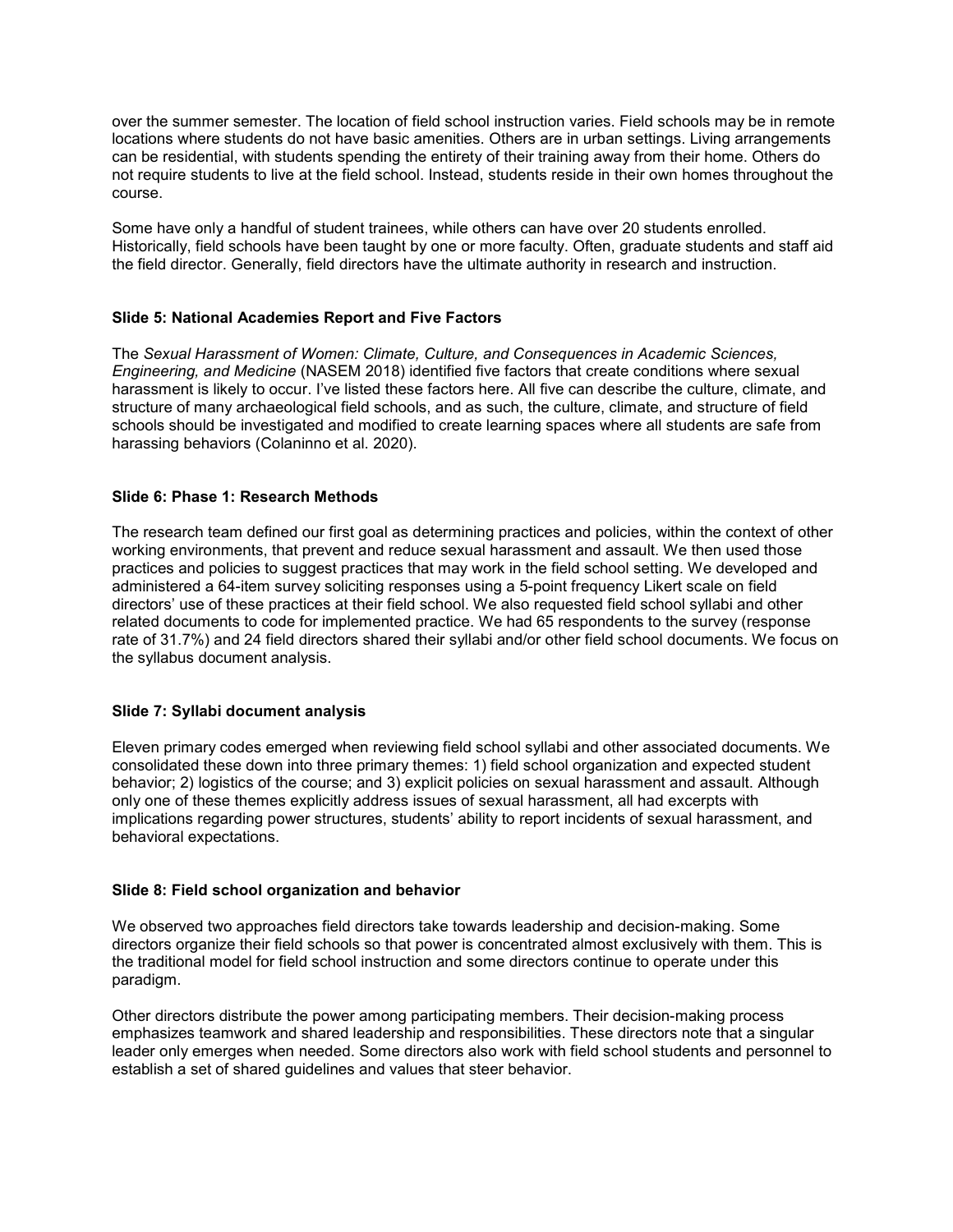Many field directors also provide ample text on their expectations of student behavior. Some field directors emphasize the importance of professionalism using words like respectful, courteous, cooperation, and civility to describe expected behavior and the research environment.

Other field school syllabi attempt to eliminate unwanted student behavior like whining or complaining and encourage students to have the right attitude. These syllabi focus less on students conducting themselve professionally. Words associated with this approach include energy, enthusiastic, no complaining, and sense of humor.

Another interesting theme was the concept of the individuality of behavior. Several syllabi noted that students are singularly responsible for their own behavior. This language appears in syllabi and submitted University Codes of Conduct.

### **Slide 9: Logistics of the course**

One feature common to archaeological field schools is subjective grading primarily based on student attitude. Grading based on attitude prescribes and reinforces the student behaviors that the field directors wants of their students. Student attitude may reflect difficult life circumstances outside the field schools or difficult circumstances within the field school. If attitude is prescribed and assessed without an established rubric or input from the student, and is affected by situations that include harassment, students may be less likely to report harassment.

# **Slide 10: Explicit policies on sexual harassment and assault**

Many directors also ask students to report issues of harassment directly to them. In so doing, the director then has control over this complaint to do with it as they wish, rather than what is best for the students and/or staff involved. The field director's actions to attempt to unilaterally resolve complaints may not necessary result in the most balanced outcome. In some syllabi, the director provides the contact information for their university's Title IX coordinator in the case the student feels as though their complaint did not result in a reasonable outcome. Some syllabi also instructed students experiencing harassment to approach the student harassing them to resolve the issue. This practice places the responsibility of resolution solely on the person being harassed.

Additionally, some field directors note that cases of sexual harassment and assault will be fully investigated before dismissal occurs without mention of the direct actions the director will take to support the student who has experienced the harassment. Many directors also state that they have a "Zero tolerance" policy for harassment, but fail to define what "Zero tolerance" means. In such cases, it is often unclear how a "zero tolerance" policy will be operationalized.

### **Slide 11: Acknowledgements**

As we examine and analyze the data we have, we hope to continue to speak to areas where field directors can strive for improvements, as well as those areas where directors are creating supportive field learning opportunities. Our next step for this research is to more closely work with a sample of field directors to understand their considerations and intentions for implementing the policies and procedures they do, and how students perceive the effectiveness of these policies.

### **References**

Berdahl, Jennifer L., and Celia Moore 2006 Workplace Harassment: Double Jeopardy for Minority Women. *Journal of Applied Psychology* 91:426-436.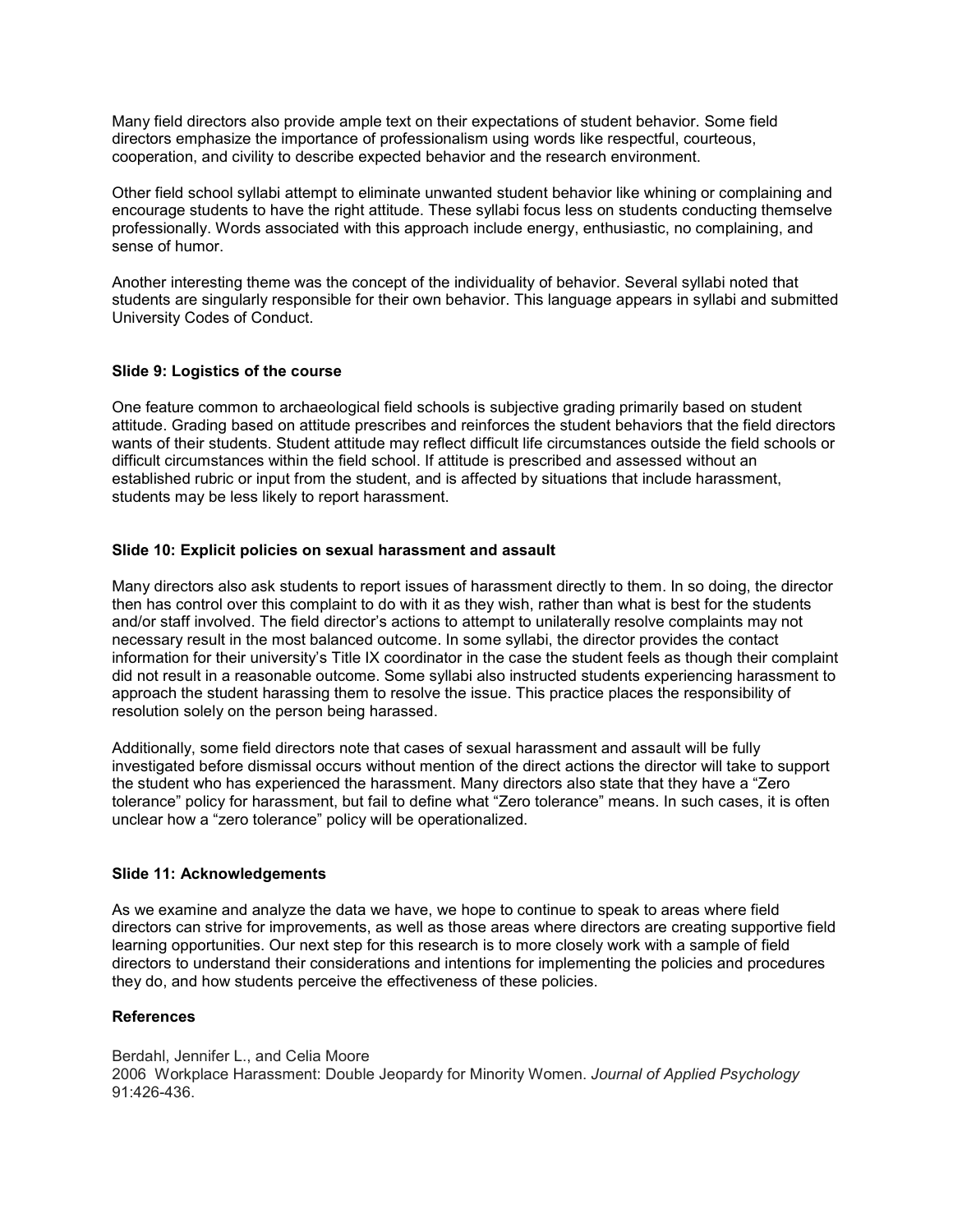Brown, Kirsten R., Edlyn Vallejo Peña, and Susan Rankin 2017 Unwanted Sexual Contact: Students with Autism and Other Disabilities at Greater Risk. *Journal of College Student Development* 58:771–776.

Cartrette, David P., and Bethany M. Melroe-Lehrman 2012 Describing Changes in Undergraduate Students' Preconceptions of Research Activities. *Research in Science Education* 42(6):1073-1100.

Colaninno, Carol E., Shawn P. Lambert, Emily L. Beahm, and Carl G. Drexler 2020 Creating and Supporting a Harassment-and Assault-Free Field School. *Advances in Archaeological Practice* 8(2):111-122.

Cooper, Jessica, Kristen Jabanoski, and Marlene Kaplan 2019 Exploring Experiential Opportunity impacts on Undergraduate Outcomes in the Geosciences. *Journal of Geoscience Education* 67(3):249-265.

Flaherty, Elizabeth A, Sarah M Walker, Jennifer H Forrester, and Merav Ben‐David 2017 Effects of Course‐Based Undergraduate Research Experiences (CURE) on Wildlife Students. *Wildlife Society Bulletin* 41(4):701-711.

Garvey, Jason C., Laura A. Sanders, and Maureen A. Flint 2017 Generational Perceptions of Campus Climate Among LGBTQ Undergraduates. *Journal of College Student Development* 58:795–817.

Gay-Antaki, Miriam, and Diana Liverman

2018 Climate for Women in Climate Science: Women Scientists and the Intergovernmental Panel on Climate Change. *Proceedings of the National Academy of Sciences of the United States of America*  115:2060–2065.

Graham, Mark J, Jennifer Frederick, Angela Byars-Winston, Anne-Barrie Hunter, and Jo Handelsman 2013 Increasing Persistence of College Students in STEM. *Science* 341(6153):1455-1456.

Jacobson, Susan Kay, Mallory D McDuff, and Martha C Monroe 2015 *Conservation Education and Outreach Techniques*. Oxford University Press.

Kalof, Linda, Kimberly K. Eby, Jennifer L. Matheson, and Rob J. Kroska 2001 The Influence of Race and Gender on Student Self-Reports of Sexual Harassment by College Professors. *Gender & Society* 15(2):282-302.

Mogk, David W, and Charles Goodwin 2012 Learning in the Field: Synthesis of Research on Thinking and Learning in the Geosciences. *Geological Society of America Special Papers* 486(0):131-163.

Munge, Brendon, Glyn Thomas, and Deborah Heck 2018 Outdoor Fieldwork in Higher Education: Learning from Multidisciplinary Experience. *Journal of Experiential Education* 41(1):39-53

National Academies of Sciences, Engineering, and Medicine 2018 *Sexual Harassment of Women: Climate, Culture, and Consequences in Academic Sciences, Engineering, and Medicine*. National Academies Press.

National Research Council